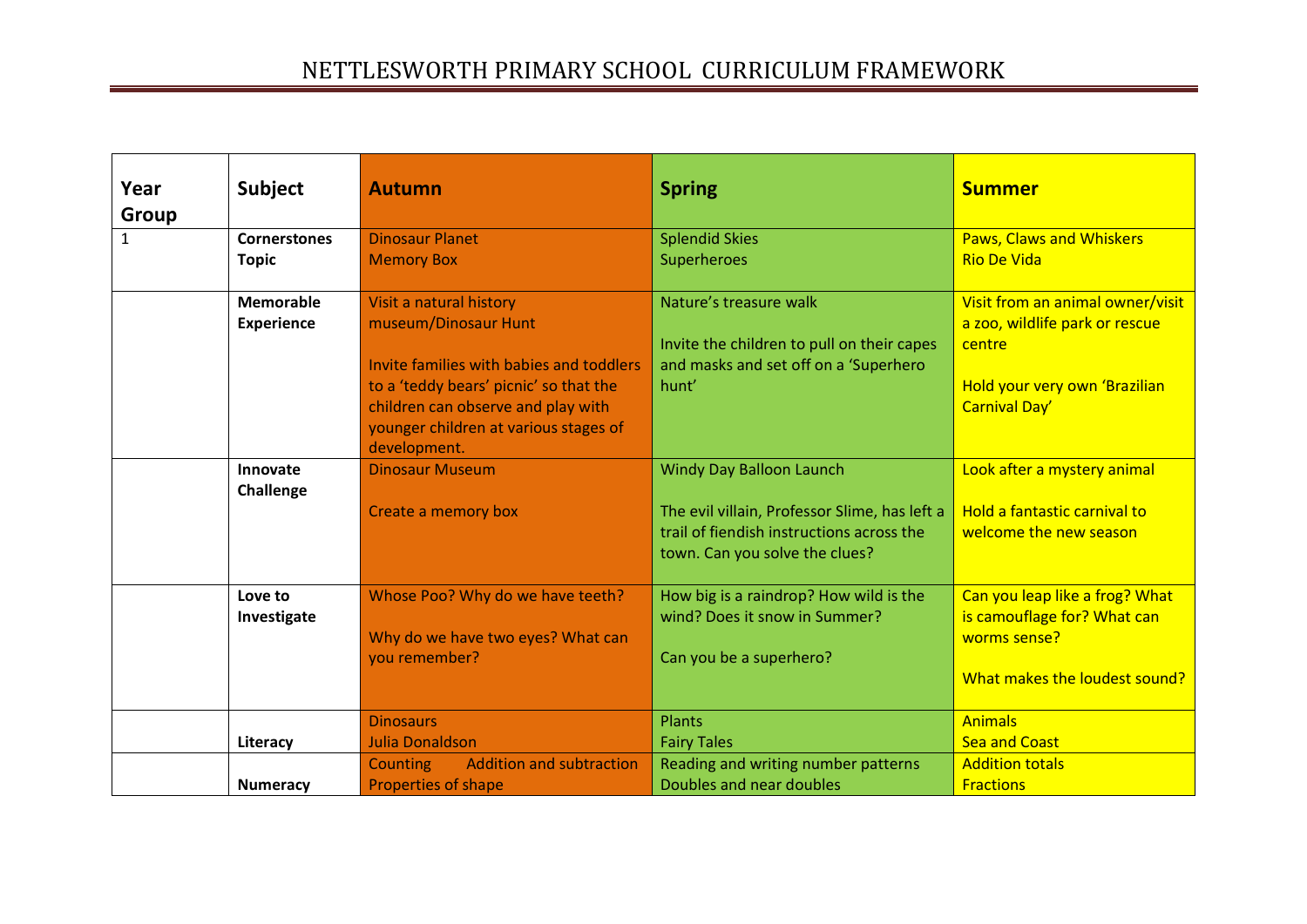| <b>Science</b><br>Computing | Number order<br>Place value<br><b>Mental strategies</b><br><b>Measure</b><br><b>Money</b><br><b>Autumn and Winter</b><br><b>Animals including Humans</b><br>Programming a floor robot;<br>$\bullet$<br><b>Stop-frame animation</b> | <b>Grouping and sharing</b><br><b>Fractions</b><br><b>Measures and time</b><br>Shape, position and movement<br><b>Winter and Spring</b><br>Plants<br>Drawing software; Algorithms;<br>$\bullet$<br><b>Email; Photo Stories</b> | <b>Multiplication and division</b><br><b>Measuring</b><br><b>Moving and turning</b><br>Time and using standard units<br><b>Spring and Summer</b><br><b>Everyday materials</b><br><b>Retrieving images;</b><br>$\bullet$<br><b>Photography; Using</b> |
|-----------------------------|------------------------------------------------------------------------------------------------------------------------------------------------------------------------------------------------------------------------------------|--------------------------------------------------------------------------------------------------------------------------------------------------------------------------------------------------------------------------------|------------------------------------------------------------------------------------------------------------------------------------------------------------------------------------------------------------------------------------------------------|
|                             | writing an email                                                                                                                                                                                                                   | Use technology purposefully to<br>$\bullet$<br>create, organise, store,<br>manipulate and retrieve digital<br>content.                                                                                                         | presentation software<br><b>Search engines</b><br>$\bullet$                                                                                                                                                                                          |
| <b>History</b>              | Events beyond living memory;<br>$\bullet$<br>significant individuals-Mary<br>Anning<br>Transport through the ages                                                                                                                  | Significant Individuals-Sir Francis<br>$\bullet$<br><b>Beaufort</b><br><b>Historical heroes</b>                                                                                                                                | <b>Carnival experiences</b><br>$\bullet$                                                                                                                                                                                                             |
| Geography                   | Locating continents and oceans<br><b>Changes to local area</b>                                                                                                                                                                     | <b>Seasonal and Daily Weather</b><br><b>Patterns</b><br>Superhero hunt - map skills                                                                                                                                            | <b>Using and making</b><br>$\bullet$<br>maps; Describing<br>physical features<br><b>Comparing brazil</b><br>$\bullet$                                                                                                                                |
| <b>Art and Design</b>       | Large and small scale<br>$\bullet$<br>modelling                                                                                                                                                                                    | <b>Collage and Painting</b><br>Modelling                                                                                                                                                                                       | <b>Talking about Art;</b><br>$\bullet$<br><b>Drawing Collage; Model</b><br><b>Making; Painting;</b><br><b>Sculpture; Animal</b><br><b>Masks and Products</b>                                                                                         |
|                             | <b>Family portraits</b>                                                                                                                                                                                                            |                                                                                                                                                                                                                                | <b>Carnivals collages</b>                                                                                                                                                                                                                            |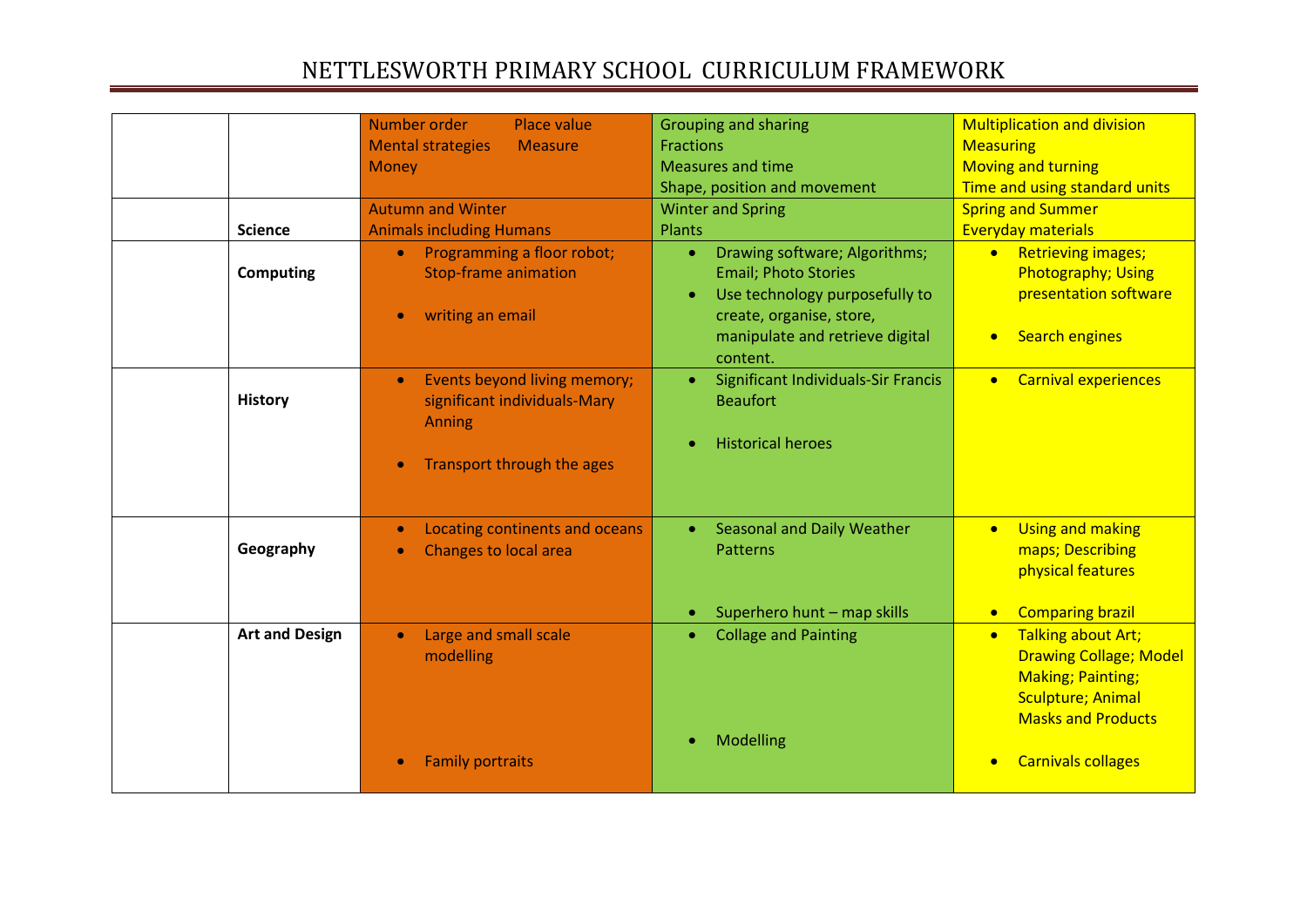|                                                                   | <b>DT</b>                    | <b>Designing and Making</b><br><b>Picnic Food and Celebration</b><br>cards                                                                                        | Design and make space themed<br>$\bullet$<br>vehicles; Evaluating toys; Using<br>mechanisms<br>Superfoods and mask making                | <b>Designing labels;</b><br>$\bullet$<br><b>Designing and Making</b><br><b>Animal Enclosures</b><br><b>Making headdresses</b><br>$\bullet$<br>and flag bunting |
|-------------------------------------------------------------------|------------------------------|-------------------------------------------------------------------------------------------------------------------------------------------------------------------|------------------------------------------------------------------------------------------------------------------------------------------|----------------------------------------------------------------------------------------------------------------------------------------------------------------|
|                                                                   | <b>PE</b>                    | <b>Games and team work</b>                                                                                                                                        | Gymnastics<br><b>Dance</b>                                                                                                               | <b>OAA</b>                                                                                                                                                     |
| Collective<br>Worship<br>Coverage                                 | <b>RE</b>                    | Buddhism - basic beliefs, history,<br>worship<br>Christianity - Birth of Jesus, Christmas<br>celebrations                                                         | Judaism - basic beliefs, history, worship<br>Hinduism- basic beliefs, history, worship                                                   | Sikhism - basic beliefs, history,<br>worship<br>Islam - basic beliefs, history,<br>worship                                                                     |
| <b>Using LAR</b><br>linked to the<br>Durham<br>Agreed<br>Syllabus |                              | What can we learn about Christianity<br>from visiting a church?<br>What do Christians believe about God?<br>Why are gifts given at Christmas?                     | Why is Jesus special to Christians?<br>What is the Easter story?                                                                         | What can we find out about<br>Buddha?                                                                                                                          |
|                                                                   | <b>Music</b>                 | Singing songs and chanting rhymes<br>Play tuned and un tuned instruments                                                                                          | Listening skills - what can we hear.<br>Expressing our views on music we have<br>heard                                                   | Creating our own music $-$<br>creating a piece to perform.                                                                                                     |
|                                                                   | <b>PSHCE</b><br><b>UNCRC</b> | <b>Staying Healthy</b><br>New Beginnings (Articles 27, 15,31)<br><b>Getting on and Falling out (Articles</b><br>15, 31, 2, 14, 30, 29)<br>Say no to bullying week | Belonging to a family<br>Going for goals (Articles 5,12)<br>Good to be me (Articles 1,2)<br>Relationships (Articles 7,8, 9,, 10, 12, 16) | <b>Keeping Clean</b><br><b>Changes (Article 31)</b>                                                                                                            |